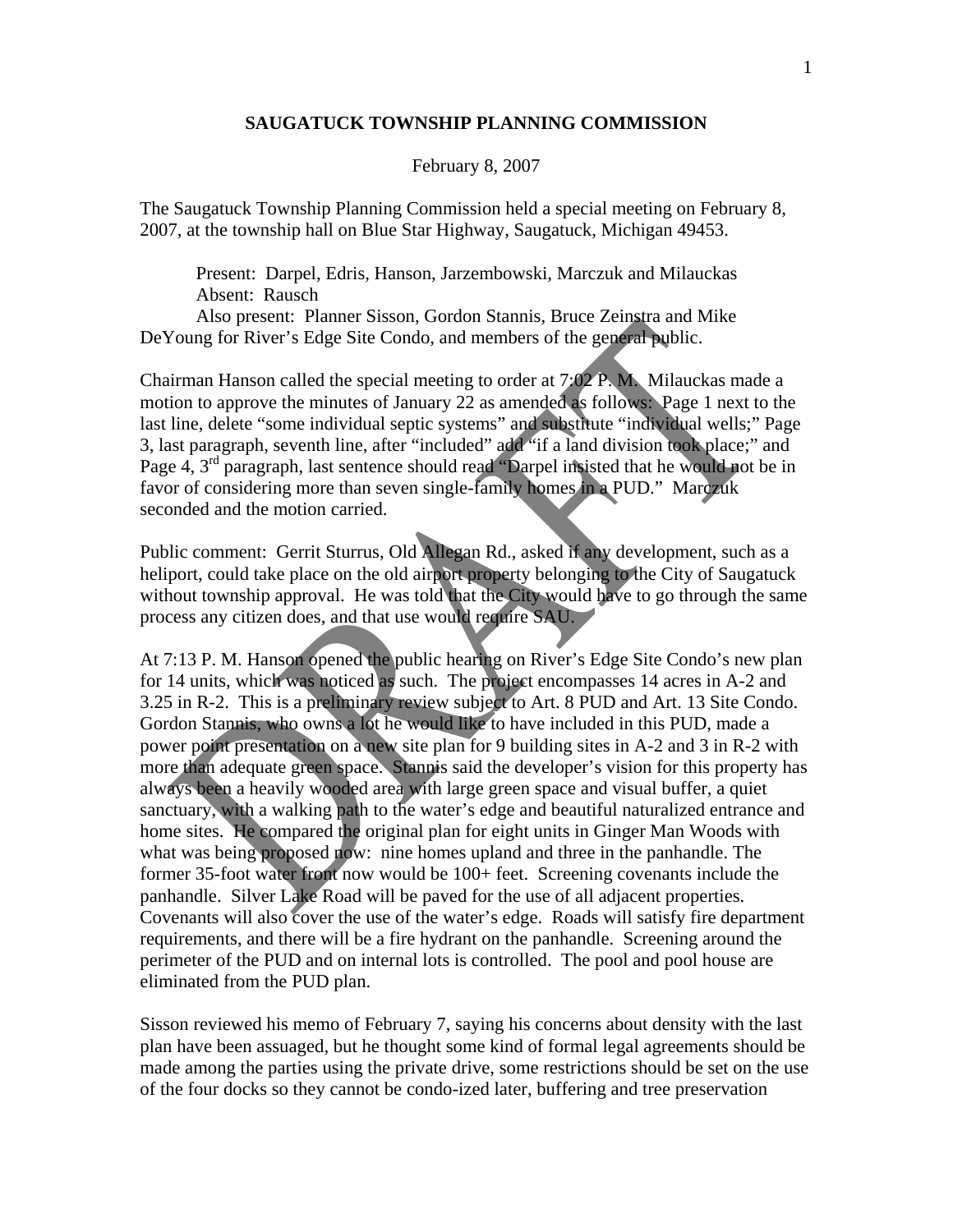needs to be more fully documented (he provided language for that), and the Drain Commission must approve the plan for storm water drainage along roads. A letter dated February 7, 2007, from the fire department gave approval of the revised plan. Sisson thought this revised application should be considered for preliminary plan approval and gave a list of recommendations for inclusion in the final plan. Water front funneling was discussed and the frontage measurement seemed adequate for the number of homes. Hanson said he thought forestry management would be possible with Sisson's memo language, and Jarzembowski proposed using photography to document tree preservation.

Since this plan for 12 units was not available to the Planning Commission until tonight, had not been on display for the public and was not the plan that was described in the public hearing notice, it was suggested that the P. C. should not move on it at this meeting.

When Hanson opened the hearing to public comment, Brent Johnson, 6351 Old Allegan Rd., quoting from the Master Deed of the proposed development, wondered if they could change the number of units, why couldn't they change the amount of green space. Sisson explained that when the association takes over, it is limited in the changes it can make to the Master Deed by the township's zoning ordinance, backed up by a resolution passed at the time of final approval.

Linda Charvat, 6394 Old Allegan Rd., asked why there is no screening on the west side of the property. Stannis replied that no one had brought it up, but the developer has planted trees between the two drives coming in from Old Allegan without anyone requiring it. Charvat said she would like to see screening all along Lake Trail Drive. Tammy Kerr, 6363 Silver Lake Rd., pointed out the complication with Malkowski's easement intertwining with DeYoung's in the vicinity of Lake Trail Drive. Zeinstra and Sisson suggested possible screening for Charvat, however. There was also some question about narrowing the proposed 66-foot width requirement for Silver Lake Road to make it more adaptable to the extension to the east.

Mr. Palm, 6359 Silver Lake Rd., asked if the adjacent neighbors who would now drive on the new Silver Lake Rd. would be part of the association with voting rights on its maintenance. Hanson, with verification from the developer, said those neighbors would not be required to contribute to the upkeep. Palm also asked whether he could tap into an existing gas line or if he would have to go all the way back to Old Allegan Road, for which there seemed to be no definite answer. Palm also wanted to know what he might have to do to his drive to meet the fire department requirements when he hooks up with the paved Silver Lake Road.

When Johnson said he already drives on Silver Lake Rd. and can't see the advantage of a short stretch of pavement, the issue of adjacent neighbors entering the area from Lake Trail Drive came up, and DeYoung stated that the PUD owners did not want the neighbors using Lake Trail Drive. Palm took up the discussion saying the real benefit would be having a paved road coming in from Old Allegan Rd., since he has been driving the dirt road (Silver Lake Rd.) for 20 years. De Young said he offers the adjacent owners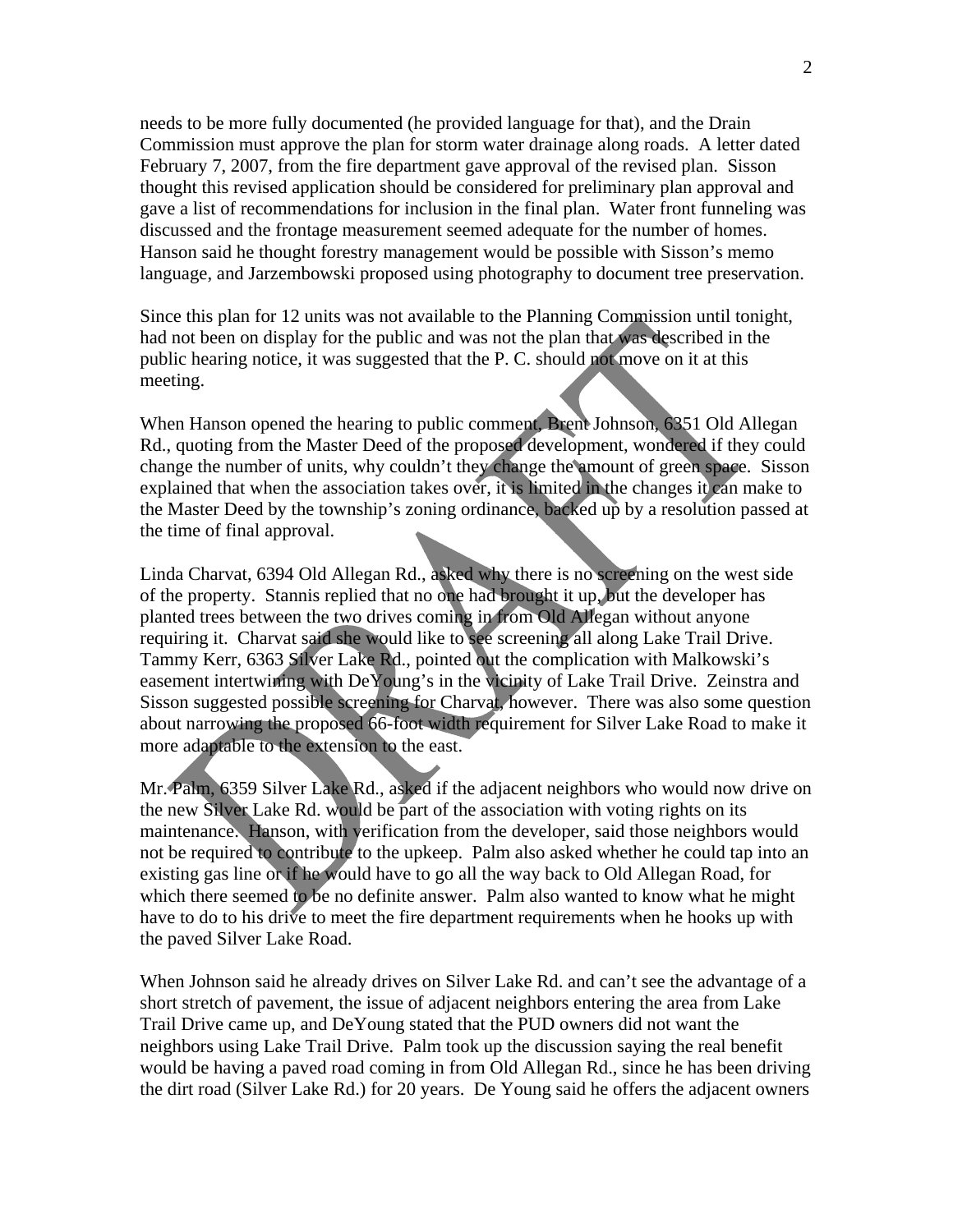access to the roads and utilities for \$7000 and they would be in on the maintenance road agreement which is being worked on by his attorney.

Fred Sawyers, 3264 Lawrence Lane, said he did not get a notice for this hearing, but Milauckas found his name on the mailing list. Hanson reviewed the history of this project for him.

Charvat maintained the maximum density allowed in A-2 would be 8 units instead of 9, and said she was opposed to this increase because she did not want problems with neighbors when she does her farming activities. The right to farm is a state law, it was noted. Sisson explained the new interpretation (condoned by Atty Bultje) of the PUD provisions regarding density: if duplexes are allowed in the underlying zone, density can be double in terms of dwelling units.

Jane Dickey, 6108 Old Allegan Rd., said duplexes are all right but if you interpret them as two separate dwellings, you lose more trees and allow more pavement, and she encouraged the P. C. to stick with their original interpretation for density (eight).

Mike Herbert, 6346 Old Allegan Rd., said he didn't understand how reducing the buffer from 80 feet from the east property line to 30 feet and putting septic systems into the general common area was "keeping the natural beauty of the woods." Sisson said his interpretation is that the septic system would not be in the general common element unless space in the individual unit could not be found, and Zeinstra added that the reserve field might be in the general common element but would not require taking down trees until it has to be used.

Stannis produced a list of Rules for Use of River's Edge Common Areas, specifically for the water's edge, drafted by an attorney, which was discussed. Herbert asked if the same official would be overseeing this development and was told Yes, and if there were problems to call Supervisor Wester. Sawyers asked if a surface pond for storm drainage would be constructed and was told storm drainage would take place along the roadways.

Milauckas made a motion to close the public portion of the hearing. Marczuk seconded and the motion carried.

After a brief recess, the meeting reconvened at 9:35 P. M., and Milauckas made a motion to adjourn the River's Edge PUD to the February 26 meeting when the public hearing will be reopened. Jarzembowski seconded and the motion carried.

The Planning Commission studied Sec. 40-780 (c) (4) maximum density in Art. 8 PUD, and Sisson explained what he said is the only way for the Ordinance to make sense, not basing density on dwelling unit structures but on dwelling units. Hanson proposed a session in March to go over Sisson's proposed PUD amendment. Further discussion centered on the "to do" list and which items could be quickly dealt with. Legal descriptions of each zoning district were deemed unnecessary if a Zoning Map were